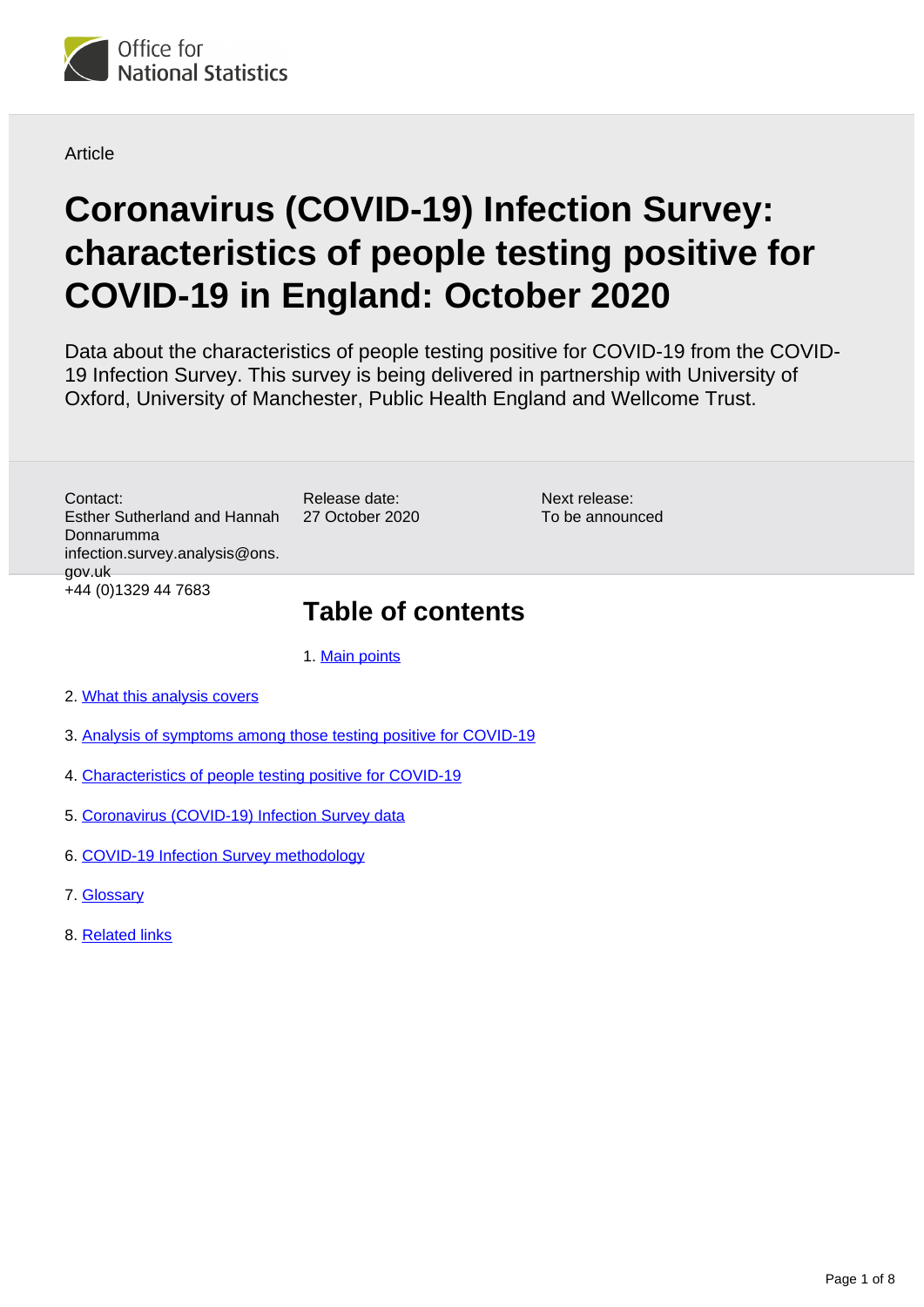# <span id="page-1-0"></span>**1 . Main points**

- Latest estimates show that coronavirus (COVID-19) infections have continued to increase in recent weeks; in this article we provide more analysis on the characteristics and behaviours of those testing positive.
- From 28 September to 11 October 2020, around a third of those who tested positive for COVID-19 reported any evidence of symptoms at the time of their test.
- From 25 September to 08 October 2020, 17- to 24-year-olds have higher positivity rates in both the higher and lower rate regions, however the difference from other age groups is much greater in the higher rate regions.
- Urban areas in England have higher positivity rates than rural areas, with 0.70% of the community population in these areas testing positive for COVID-19 between 27 September and 10 October 2020 (95% confidence interval: 0.56% to 0.88%) while in rural areas 0.47% tested positive in the same period (95% confidence interval: 0.35% to 0.62%).
- In the most recent fortnight (25 September to 08 October 2020) we no longer see a difference in positivity rates depending on travel abroad.

# <span id="page-1-1"></span>**2 . What this analysis covers**

In this article, we refer to the number of coronavirus (COVID-19) infections within the community population; community in this instance refers to private residential households, and it excludes those in hospitals, care homes and/or other institutional settings in England.

This article presents analysis on the characteristics of those testing positive for SARS-CoV-2 – the coronavirus causing the COVID-19 disease – based on findings from the COVID-19 Infection Survey in England. We include current COVID-19 infections, which we define as testing positive for SARS-CoV-2, with or without having symptoms, on a swab taken from the nose and throat.

More information on our headline estimates of the overall number of positive cases in England, Wales, Scotland and Northern Ireland are available in our [latest bulletin](https://www.ons.gov.uk/peoplepopulationandcommunity/healthandsocialcare/conditionsanddiseases/bulletins/coronaviruscovid19infectionsurveypilot/latest). It should be noted that the analysis on the characteristics and behaviours of those testing positive in this article is for an older time period than the headline figures presented in the most recent bulletin. The reference periods for the various analyses are clearly stated at the start of each section.

Further information on what the analysis covers is provided at the start of each section.

# <span id="page-1-2"></span>**3 . Analysis of symptoms among those testing positive for COVID-19**

### **About this analysis**

The analysis in this section considers only those who have tested positive for the coronavirus (COVID-19). It looks at the percentage of COVID-positive cases who report symptoms at or around the time of their test. This analysis is presented in non-overlapping fortnightly periods from 26 April to 11 October 2020.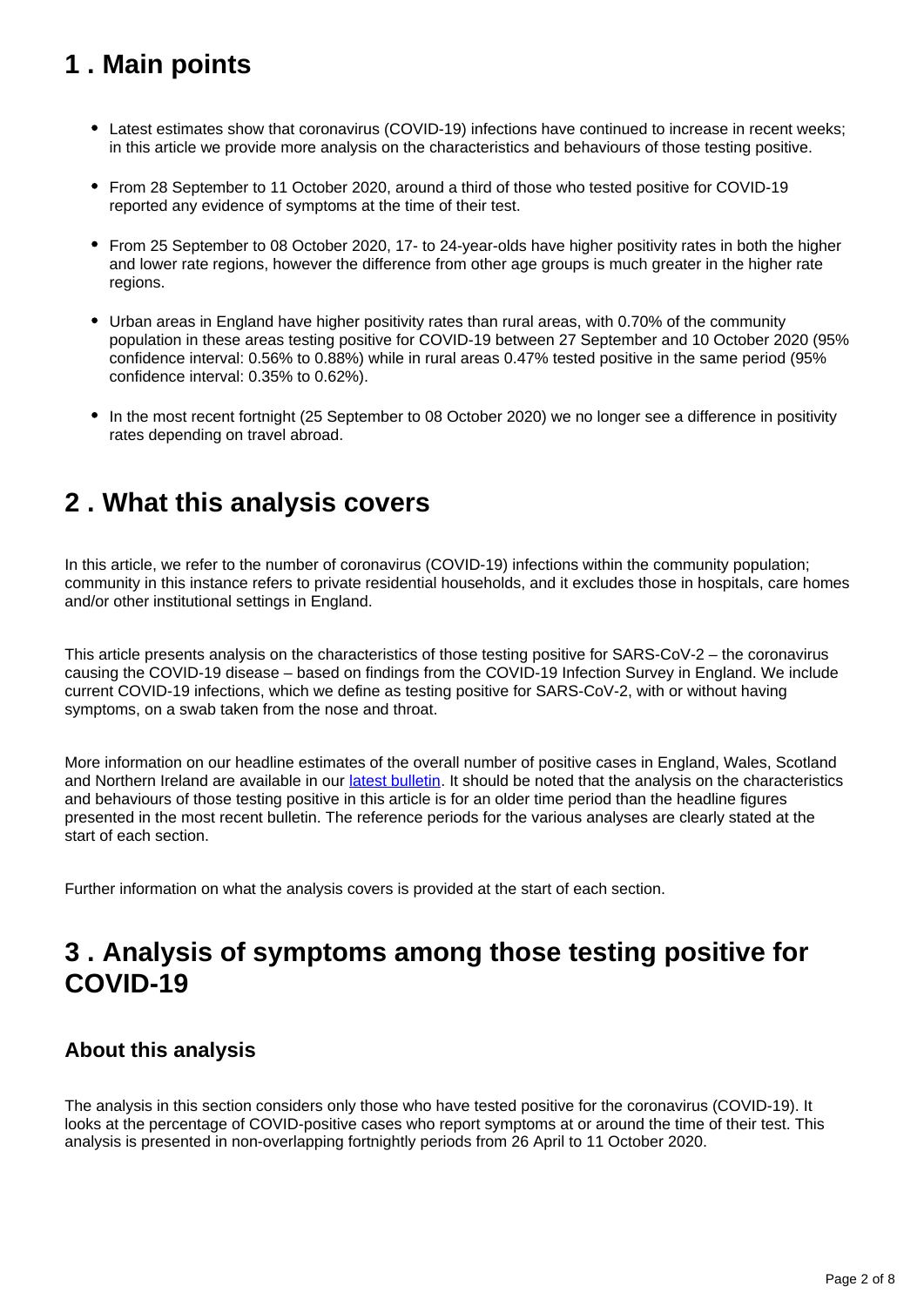Individuals taking part in the COVID-19 Infection Survey were asked whether they had experienced a range of possible symptoms<sup>1</sup> on the day when they were tested<sup>2</sup> and separately whether they felt that they had symptoms compatible with COVID-19 infection. In this analysis, we compare these factors at each positive swab test in the study. It is important to note that participants were not professionally diagnosed and symptoms were selfassessed and self-reported.

#### **In the most recent fortnight, 34% of those who tested positive for COVID-19 reported any evidence of symptoms at the time of their test**

Figure 1 shows the proportion of those who test positive that reported experiencing symptoms at the time of their positive test. From 28 September to 11 October 2020, 34% of those who tested positive for COVID-19 reported any evidence of symptoms at the time of the test. 24% of those who tested positive reported experiencing cough, fever or anosmia (loss of taste or smell) at the time of the test.

Overall, during late June to late July very few people reported any evidence of symptoms at the time of their positive test (as low as 0%), compared with up to 38% at other times. Similar patterns were seen for people specifically reporting cough, fever or anosmia at the time of the test.

#### **Figure 1: A higher percentage of people who have tested positive in recent weeks report symptoms at the time of their test from a low point in the summer months**

**Percentage of people who test positive for the coronavirus (COVID-19) who report symptoms at the time of their test, by nonoverlapping 14-day periods between 26 April and 11 October 2020**

**Source: Office for National Statistics – Coronavirus (COVID-19) Infection Survey**

**Notes:**

- 1. All results are provisional and subject to revision.
- 2. These statistics refer to infections reported in the community, by which we mean private households. These figures exclude infections reported in hospitals, care homes and/or other institutional settings.

A similar pattern can be observed for the proportion of those who test positive that reported experiencing symptoms around the time of their positive test (defined as at the positive test or at the visits either side of the positive test), with very few people reporting any evidence of symptoms between late June and late July.

From 28 September to 11 October 2020, 45% of those who tested positive for COVID-19 reported any evidence of symptoms around the time of the test. Of those who tested positive, 33% reported experiencing cough, fever or anosmia (loss of taste or smell) around the time of the test.

#### **Figure 2: Almost half of people who have tested positive for COVID-19 in the most recent fortnight have reported symptoms around the time of their test**

**Percentage of people who test positive for the coronavirus (COVID-19) who report symptoms around the time of their test, by non-overlapping 14-day periods between 26 April and 11 October**

**Source: Office for National Statistics – Coronavirus (COVID-19) Infection Survey**

**Notes:**

- 1. All results are provisional and subject to revision.
- 2. These statistics refer to infections reported in the community, by which we mean private households. These figures exclude infections reported in hospitals, care homes and/or other institutional settings.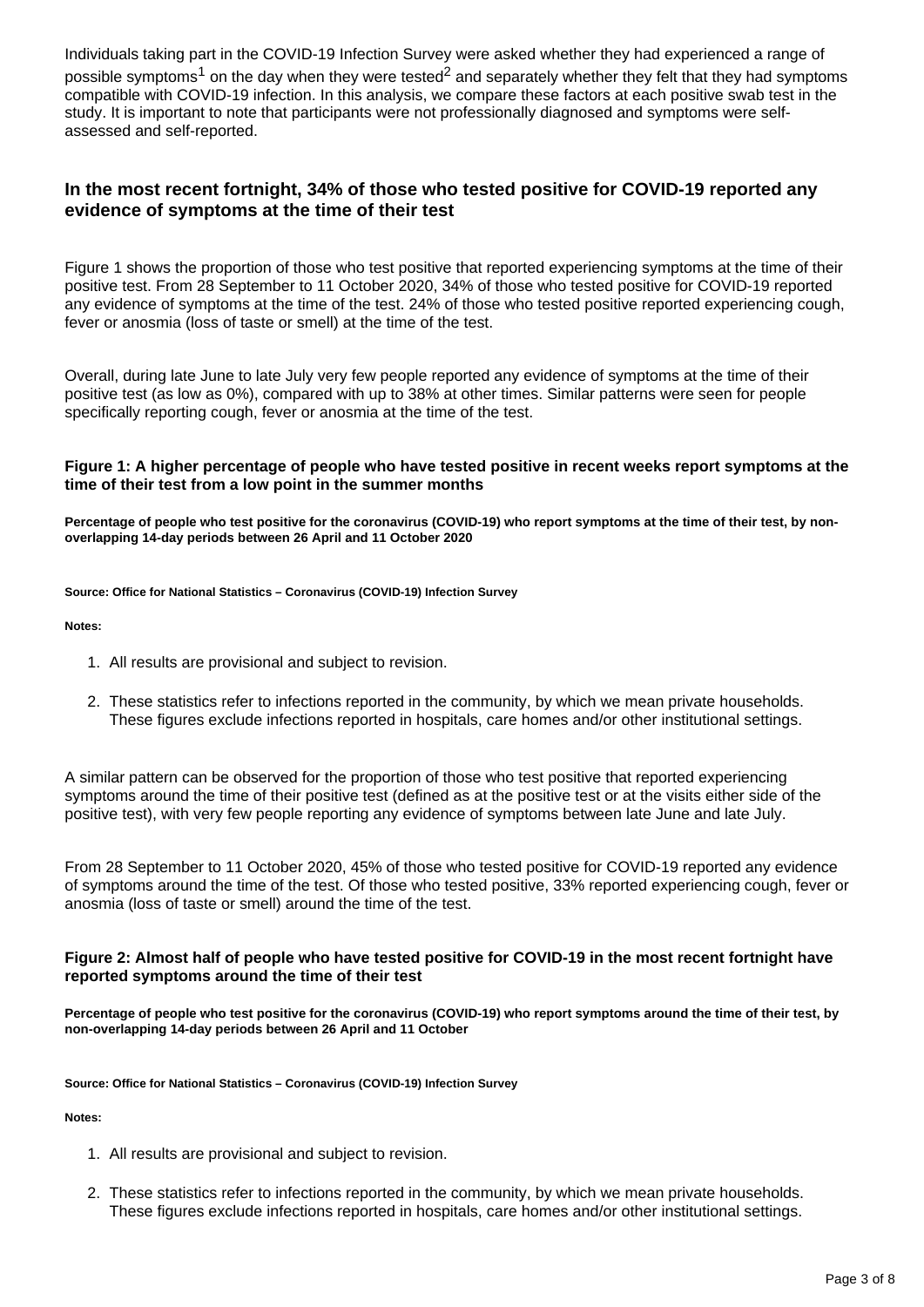#### **Notes for: Analysis of symptoms among those testing positive for COVID-19**

- 1. The symptoms respondents were asked to report are: fever, muscle ache (myalgia), fatigue (weakness or tiredness), sore throat, cough, shortness of breath, headache, nausea or vomiting, abdominal pain, diarrhoea, loss of taste or loss of smell (anosmia).
- 2. Here, we compare symptoms at each positive test.

# <span id="page-3-0"></span>**4 . Characteristics of people testing positive for COVID-19**

### **About this analysis**

The analysis in this section includes estimates of positivity by age and high or low rate regions. This is the estimated percentage testing positive for the coronavirus (COVID-19) in the 14-day period from 25 September to 08 October 2020 and fits a multivariable logistic regression model to control for multiple confounding factors at the same time. For simplicity, we have presented only two of the nine English regions (East Midlands to represent the six regions with lower rates and Yorkshire and The Humber for the three regions that have a higher rate). These regions were representative of the higher and lower rate regions at the time of the analysis. While overall levels of positivity are likely to differ between each of the nine regions, the patterns of positivity by age will be the same among the higher rate regions, and among the lower rate regions as we have controlled for this in our model.

Analysis on positivity rates by urban and rural areas in the 14-day period from 27 September to 10 October 2020 is presented in this section. The analysis is based on a multivariable logistic regression model to control for multiple confounding factors at the same time.

This section also includes analysis on the estimated percentage testing positive for COVID-19 on nose and throat swabs by travel behaviour in the last 30 days. The analysis is presented as non-overlapping unweighted fortnightly estimates from 31 July to 08 October 2020 and does not control for other factors.

#### **17- to 24-year olds have higher positivity rates in both the higher and lower rate regions**

Figure 3 shows the estimated positivity rate by age, split by high and low rate regions from 25 September to 08 October 2020. 17- to 24-year-olds have higher positivity rates in both the higher and lower rate regions, however the difference is much greater in the higher rate regions.

### **Figure 3: 17- to 24-year-olds have higher positivity rates in both the higher and lower rate regions**

Estimated percentage testing positive for the coronavirus (COVID-19) on nose and throat swabs, daily, by age and region, between 25 September and 08 October 2020, England

#### **Notes:**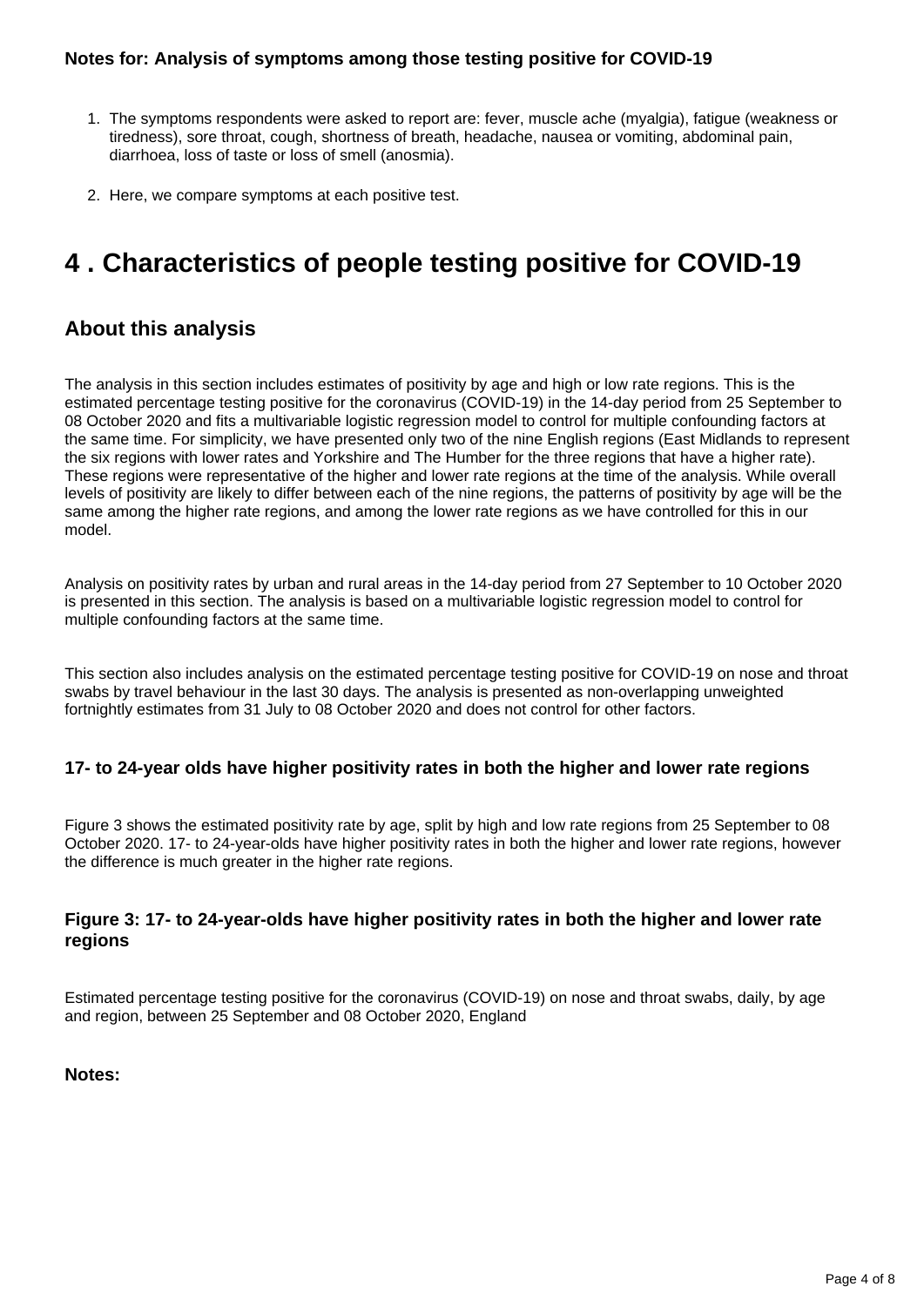- 1. All results are provisional and subject to revision.
- 2. These statistics refer to infections reported in the community, by which we mean private households. These figures exclude infections reported in hospitals, care homes and/or other institutional settings.
- 3. The data presented are based on a logistic regression model controlling for age, region, ethnicity, social contact, travel, Index of Multiple Deprivation and sex.
- 4. Higher rate regions include the North West, Yorkshire and The Humber and the North East. The reference region for the higher rate regions is Yorkshire and The Humber. Lower rate regions include the West Midlands, East Midlands, London, South West, East of England and the South East. The reference region for the lower rate regions is the East Midlands.

#### [Download the data](https://www.ons.gov.uk/visualisations/dvc1029/fig3/datadownload.xlsx)

### **Urban areas have higher positivity rates than rural areas in most regions**

Urban areas in England are estimated to have higher positivity rates than rural areas with 0.70% of the community population in these areas testing positive for COVID-19 between 27 September and 10 October 2020 (95% confidence interval: 0.56% to 0.88%). In rural areas 0.47% tested positive in the same period (95% confidence interval: 0.35% to 0.62%).

There is a general trend of higher positivity in urban areas compared with rural areas, although credible intervals overlap in all regions. There appear to be larger differences between positivity in urban and rural areas in regions with the highest rates.

#### **Figure 4: There is a general trend of higher positivity in urban areas compared with rural areas**

Modelled percentage testing positive for the coronavirus (COVID-19) on nose and throat swabs, daily, by rural or urban and region, between 27 September and 10 October 2020, England

#### **Notes:**

- 1. All results are provisional and subject to revision.
- 2. These statistics refer to infections reported in the community, by which we mean private households. These figures exclude infections reported in hospitals, care homes and/or other institutional settings.
- 3. The data presented is based on a logistic regression model controlling for age, sex, ethnicity and Index of Multiple Deprivation, using data for the 14-day period from 27 September to 10 October 2020.

#### [Download the data](https://www.ons.gov.uk/visualisations/dvc1029/fig4/datadownload.xlsx)

### **In the most recent fortnight, we no longer see a difference in positivity rates between those who have and have not travelled abroad**

This analysis presents trends in positivity rates comparing those who travelled abroad in the 30 days prior to the swab test with those who did not travel abroad.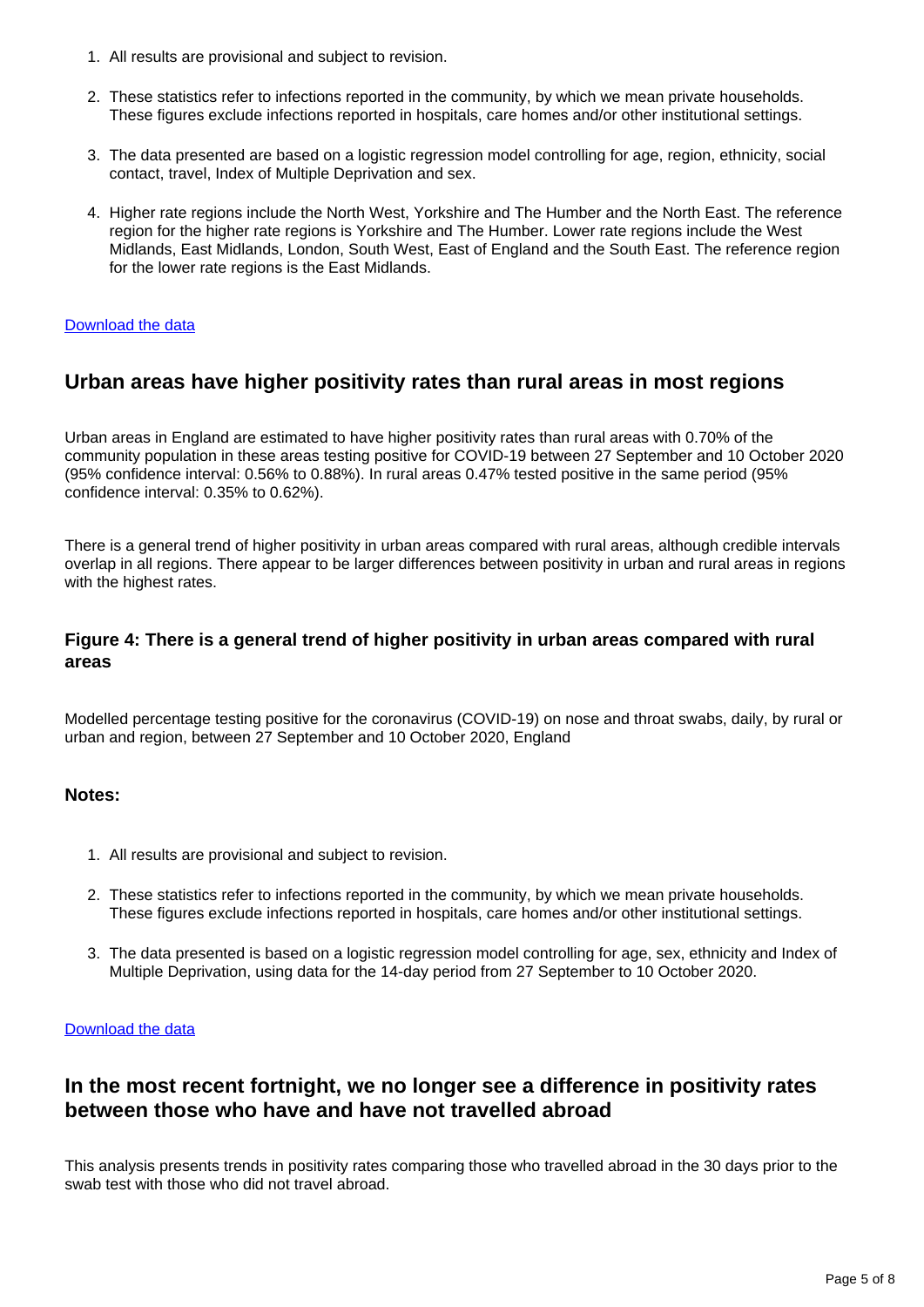Previously we found there was a difference in positivity rates among those who have travelled abroad compared with those who have not, with higher positivity rates in those who had travelled abroad. However, in the most recent fortnight we no longer see a difference in positivity depending on travel abroad.

The proportion of the sample who reported travelling abroad in the 30 days prior to their test was highest in late August to early September (5% of the sample), but this has since decreased (3% of the sample in the latest fortnight).

#### **Figure 5: In the most recent fortnight there has been no difference in positivity rates between those who have and have not travelled abroad**

**Estimated percentage testing positive for the coronavirus (COVID-19) on nose and throat swabs, daily, by travel behaviour in the last 30 days, between 31 July and 08 October 2020, England**

**Source: Office for National Statistics – Coronavirus (COVID-19) Infection Survey**

**Notes:**

- 1. All results are provisional and subject to revision.
- 2. The estimates provided are unadjusted.
- 3. These statistics refer to infections reported in the community, by which we mean private households. These figures exclude infections reported in hospitals, care homes and/or other institutional settings.

#### **Notes for: Characteristics of people testing positive for COVID-19:**

1. Participants reported travelling abroad to the following countries: Austria, Belgium, Croatia, Czech Republic, Finland, France, Germany, Greece, Hong Kong, Ireland, Italy, Malta, Poland, Portugal, Russia, South Africa, Spain, The Canaries and Turkey.

# <span id="page-5-0"></span>**5 . Coronavirus (COVID-19) Infection Survey data**

[Coronavirus \(COVID-19\) infections in the community in England](https://www.ons.gov.uk/peoplepopulationandcommunity/healthandsocialcare/conditionsanddiseases/datasets/coronaviruscovid19infectionsinthecommunityinengland) Dataset | Released 27 October 2020 Characteristics of people testing positive for the coronavirus (COVID-19) in England taken from the COVID-19 Infection Survey.

# <span id="page-5-1"></span>**6 . COVID-19 Infection Survey methodology**

The Coronavirus (COVID-19) Infection Survey analysis was produced by the Office for National Statistics (ONS) in partnership with the University of Oxford, the University of Manchester, Public Health England and Wellcome Trust.

### **Of particular note are:**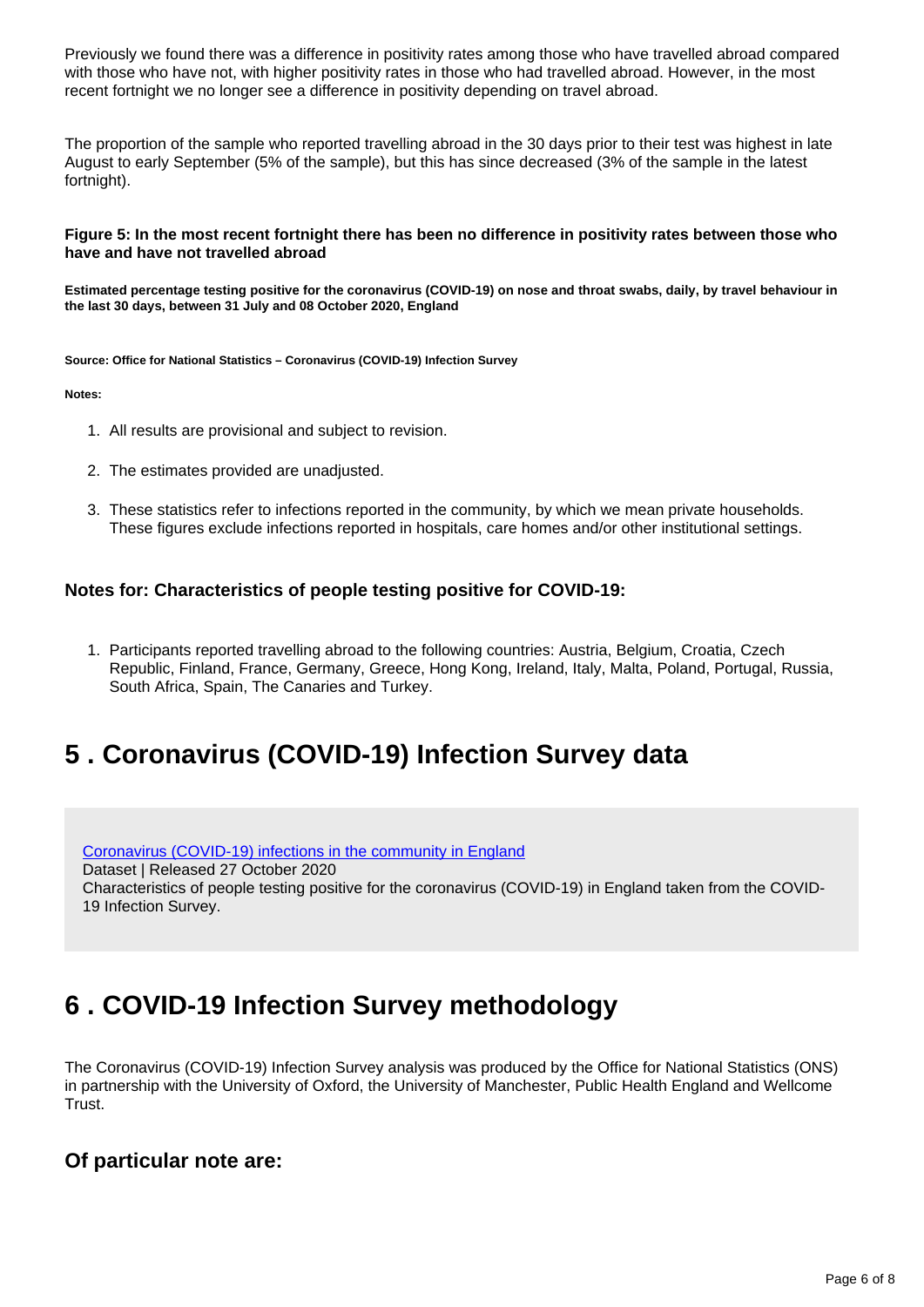- Sarah Walker University of Oxford, Nuffield Department for Medicine: Professor of Medical Statistics and Epidemiology and Study Chief Investigator
- Koen Pouwels University of Oxford, Health Economics Research Centre, Nuffield Department of Population Health: Senior Researcher in Biostatistics and Health Economics
- Thomas House University of Manchester, Department of Mathematics: Reader in mathematical statistics

### **Acknowledgements**

The Authors would like to thank the following individuals, which include both external collaborators and internal ONS teams, and acknowledge their contribution made to these articles:

University of Oxford – Sarah Walker, Koen Pouwels, Emma Pritchard

ONS COVID-19 Infection Survey coding team – Melissa Randall, Palvi Shah, Tristan Pett, Dominic Brown, Joel Jones, Heledd Thomas, Joe Jenkins, Geeta Kerai, Ruth Snook, Sarah Collyer, David Braunholtz, Alberta Ipser, Anna Tudor

ONS COVID-19 Infection Survey dissemination team – Eleanor Fordham, Byron Davies, Sarah Proud, Craig **Smith** 

### **Methodology**

The analysis presented in Section 3: Proportion of people in England who had COVID-19 over time by characteristics is based on regression modelling similar to our [national trend modelling.](https://www.ons.gov.uk/peoplepopulationandcommunity/healthandsocialcare/conditionsanddiseases/bulletins/coronaviruscovid19infectionsurveypilot/latest) More information about the methods used in the model is available in our [methodology article.](https://www.ons.gov.uk/peoplepopulationandcommunity/healthandsocialcare/conditionsanddiseases/methodologies/covid19infectionsurveypilotmethodsandfurtherinformation) The analysis in Section 3 uses nose and throat swab test results from the start of the study (26 April 2020), or for analysis related to newer questions, from when the question was introduced on 23 July 2020, to model the trend in COVID-19 infections. In this article, we present the trend from 23 July 2020 for all characteristics.

Our [methodology article](https://www.ons.gov.uk/peoplepopulationandcommunity/healthandsocialcare/conditionsanddiseases/methodologies/covid19infectionsurveypilotmethodsandfurtherinformation) provides further information around the survey design, how we process data, and how data are analysed. The [study protocol](https://www.ndm.ox.ac.uk/covid-19/covid-19-infection-survey/protocol-and-information-sheets) specifies the research for the study.

# <span id="page-6-0"></span>**7 . Glossary**

### **Confidence interval**

A confidence interval gives an indication of the degree of uncertainty of an estimate, showing the precision of a sample estimate. The 95% confidence intervals are calculated so that if we repeated the study many times, 95% of the time the true unknown value would lie between the lower and upper confidence limits. A wider interval indicates more uncertainty in the estimate. Overlapping confidence intervals indicate that there may not be a true difference between two estimates.

For more information, see our [methodology page on statistical uncertainty.](https://www.ons.gov.uk/methodology/methodologytopicsandstatisticalconcepts/uncertaintyandhowwemeasureit)